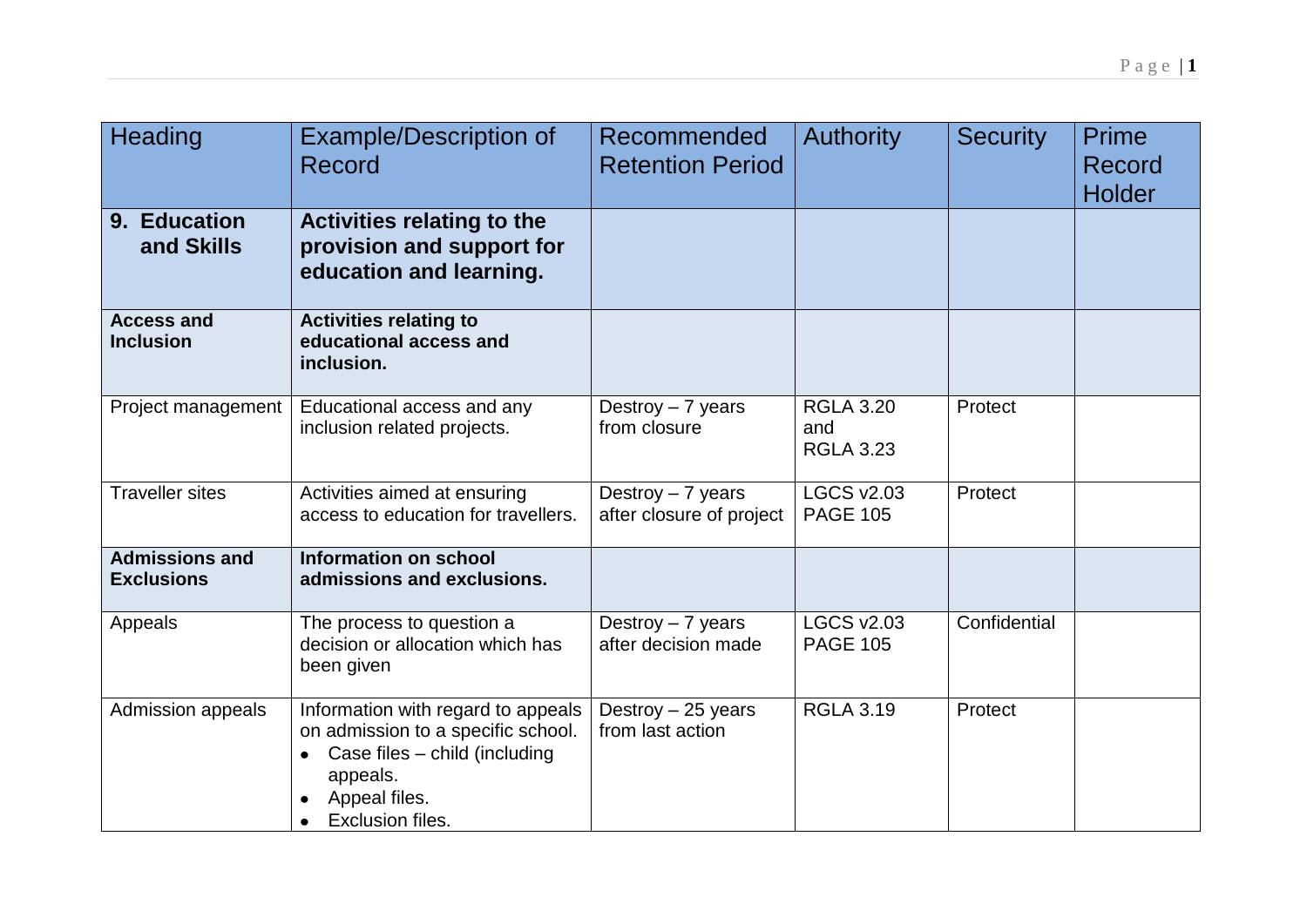| Heading                  | <b>Example/Description of</b><br>Record                                                         | Recommended<br><b>Retention Period</b>  | <b>Authority</b>                                   | <b>Security</b>                      | Prime<br>Record<br><b>Holder</b> |
|--------------------------|-------------------------------------------------------------------------------------------------|-----------------------------------------|----------------------------------------------------|--------------------------------------|----------------------------------|
| Parental preference      | General information involved<br>regarding choosing a school                                     | Destroy $-6$ years<br>after last action | <b>CWAC</b> retention<br>based on good<br>practice | <b>Not</b><br>Protectively<br>Marked |                                  |
| Parental preference      | Information specifically<br>concerning school directories.<br>School directory.<br>$\bullet$    | Destroy $-6$ years<br>after last action | <b>CWAC</b> retention<br>based on good<br>practice | <b>Not</b><br>Protectively<br>Marked |                                  |
| <b>Advice</b>            | Process in providing advice on<br>education.                                                    |                                         |                                                    |                                      |                                  |
| <b>Advisory services</b> | Documentation on the different<br>advisory services provided<br>regarding education and skills. | Destroy $-6$ years<br>after last action | <b>CWAC</b> retention<br>based on good<br>practice | <b>Not</b><br>Protectively<br>Marked |                                  |
| <b>Arts Services</b>     | Information on education<br>relating to the arts.                                               |                                         |                                                    |                                      |                                  |
| <b>Field centres</b>     | Utilisation and management of<br>field centres in arts education.                               | Destroy $-7$ years<br>after last action | <b>LGCS v2.03</b><br><b>PAGE 105</b>               | <b>Not</b><br>Protectively<br>Marked |                                  |
| Music services           | Music tuition provided for<br>individuals or groups within<br>schools or music centres.         | Destroy after 7 years                   | <b>LGCS v2.03</b><br><b>PAGE 105</b>               | <b>Not</b><br>Protectively<br>Marked |                                  |
| Provision in schools     | Organisation and management of<br>bookings for arts performances.<br>• Orders and bookings      | Destroy after 7 years                   | <b>LGCS v2.03</b><br><b>PAGE 105</b>               | <b>Not</b><br>Protectively<br>Marked |                                  |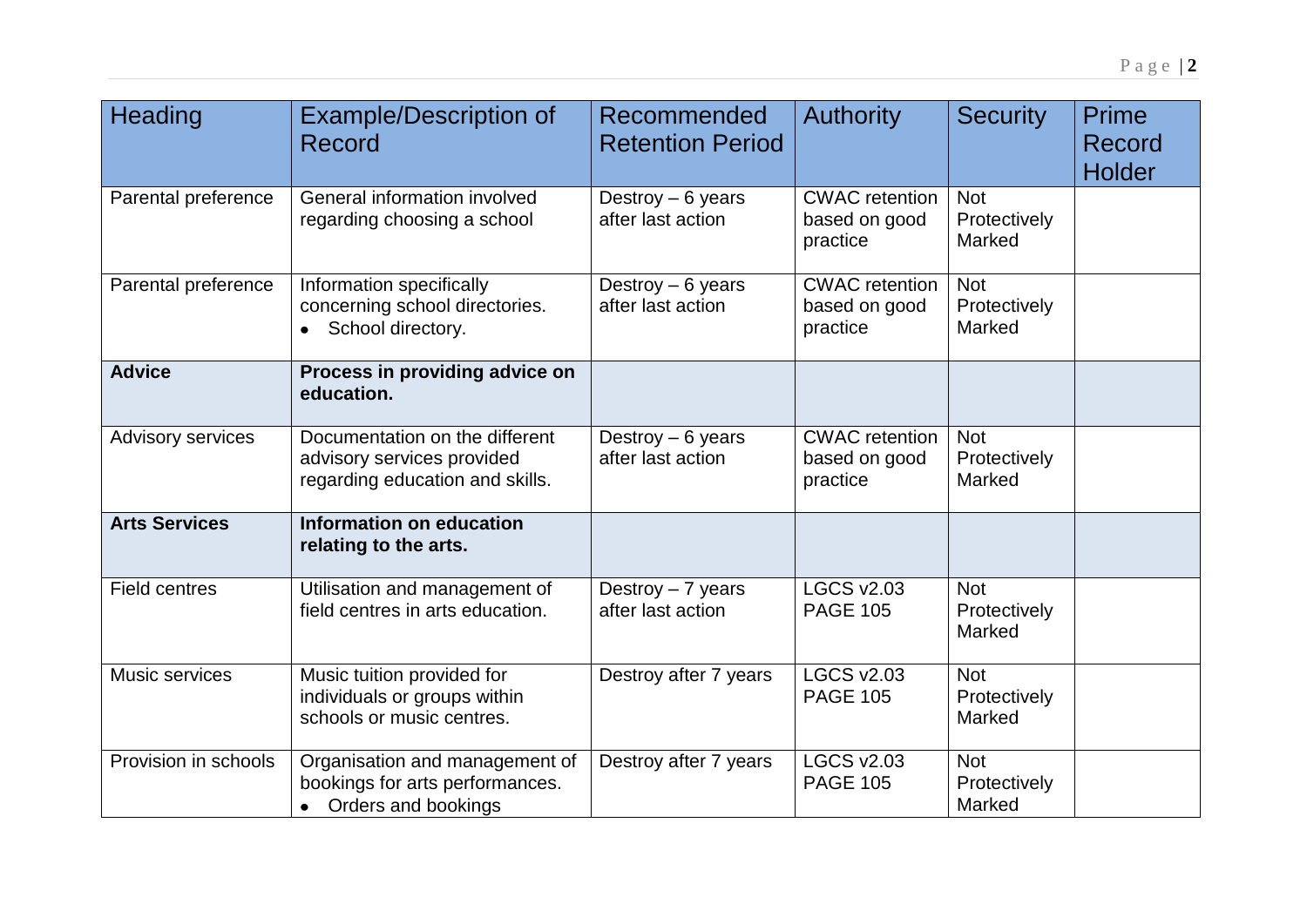| Heading                                 | <b>Example/Description of</b><br>Record                                                   | Recommended<br><b>Retention Period</b>                                                                                                     | <b>Authority</b>                                                                                                                                                                               | <b>Security</b>                      | <b>Prime</b><br>Record<br><b>Holder</b> |
|-----------------------------------------|-------------------------------------------------------------------------------------------|--------------------------------------------------------------------------------------------------------------------------------------------|------------------------------------------------------------------------------------------------------------------------------------------------------------------------------------------------|--------------------------------------|-----------------------------------------|
| Performances                            | Orders and bookings made for<br>arts services made by schools.                            | Destroy after 7 years                                                                                                                      | <b>LGCS v2.03</b><br><b>PAGE 105</b>                                                                                                                                                           | <b>Not</b><br>Protectively<br>Marked |                                         |
| <b>Curriculum</b><br><b>Development</b> | Information about developing<br>the curriculum.                                           |                                                                                                                                            |                                                                                                                                                                                                |                                      |                                         |
| International projects                  | Information on international<br>projects.                                                 | Destroy after 7 years                                                                                                                      | <b>RGLA 3.20</b>                                                                                                                                                                               | <b>Not</b><br>Protectively<br>Marked |                                         |
| National curriculum                     | Helping schools and teachers<br>develop the curriculum within<br>schools.                 | Destroy after 7 years                                                                                                                      | <b>LGCS v2.03</b><br><b>PAGE 105</b><br>and<br><b>RGLA 3.20</b>                                                                                                                                | <b>Not</b><br>Protectively<br>Marked |                                         |
| Out of schools<br>projects              | Data and information on out of<br>school projects, ie after school<br>clubs, outings etc. | Destroy after 7 years<br>Risk Management-<br>Retain documentation<br>on minors until 23<br>years old if there has<br>been a known incident | Business case -<br>(Insurance &<br><b>Risk Manager)</b><br>Keep until the<br>child is 23 years<br>old in<br>accordance with<br>claim limitations<br>if there has<br>been a known<br>limitation | <b>Not</b><br>Protectively<br>Marked |                                         |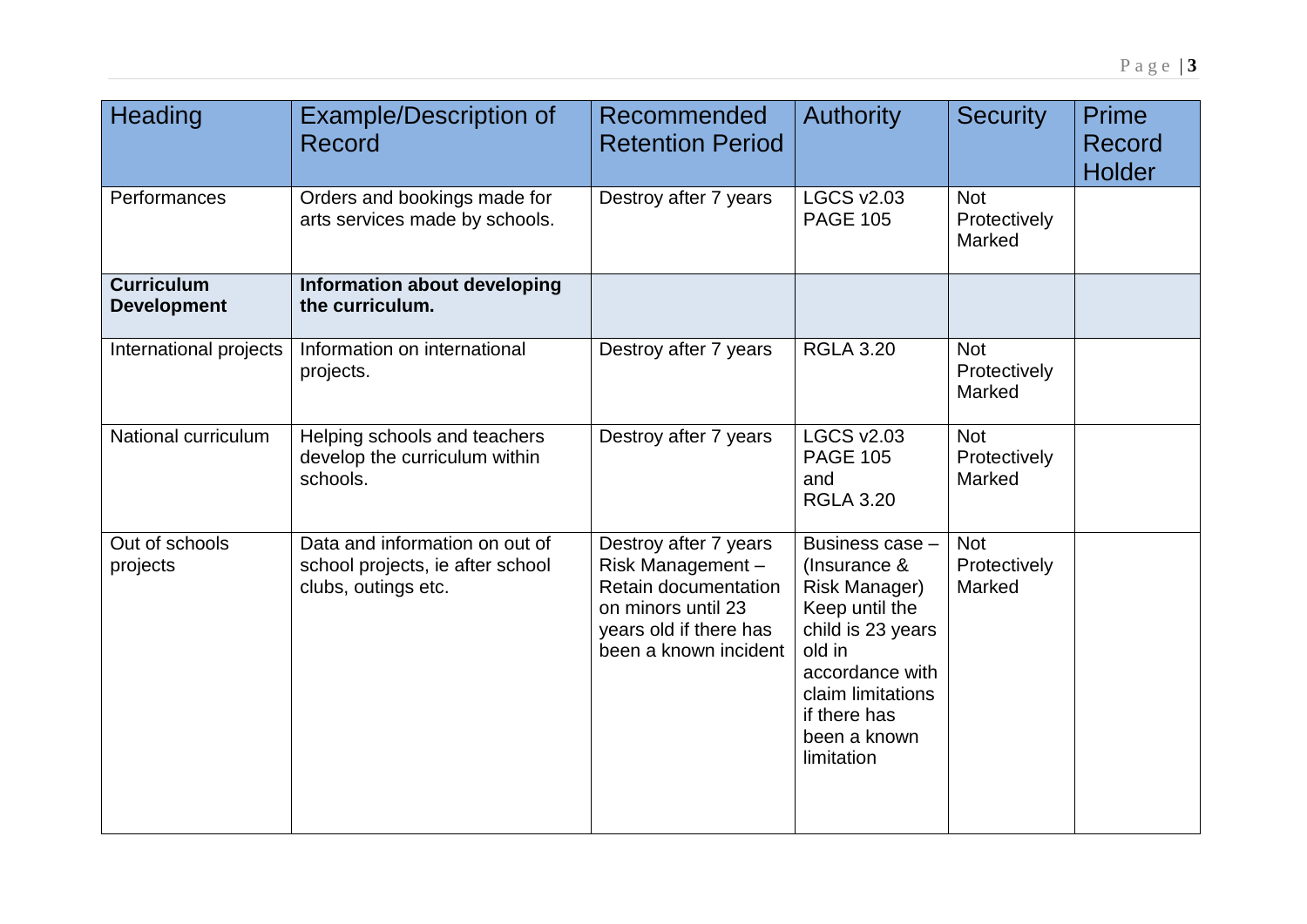| Heading                   | <b>Example/Description of</b><br>Record                                                                                                  | Recommended<br><b>Retention Period</b>            | <b>Authority</b>                                                                                                                                                                                                                     | <b>Security</b>                      | <b>Prime</b><br>Record<br><b>Holder</b> |
|---------------------------|------------------------------------------------------------------------------------------------------------------------------------------|---------------------------------------------------|--------------------------------------------------------------------------------------------------------------------------------------------------------------------------------------------------------------------------------------|--------------------------------------|-----------------------------------------|
| Outdoor education         | Documentation on the<br>countryside with regard to outdoor<br>education.                                                                 | Destroy after 7 years                             | <b>RGLA 3.20</b>                                                                                                                                                                                                                     | <b>Not</b><br>Protectively<br>Marked |                                         |
| Schools curricula         | Helping schools and teachers<br>develop the curriculum within<br>schools.                                                                | Destroy after 7 years                             | <b>LGCS v2.03</b><br><b>PAGE 105</b><br>and<br><b>RGLA 3.20</b>                                                                                                                                                                      | <b>Not</b><br>Protectively<br>Marked |                                         |
| <b>Education Welfare</b>  | Information on education<br>welfare.                                                                                                     |                                                   |                                                                                                                                                                                                                                      |                                      |                                         |
| Attendance and<br>truancy | Data collected by student<br>services on behaviour and<br>attendance.<br>Children not attending school.<br>$\bullet$ Case files – child. | Destroy 5 years from<br>18 <sup>th</sup> birthday | <b>Business case</b><br>(Insurance &<br>Risk Manager)<br>Limitation period<br>is not fixed -<br>Court may allow<br>longer period,<br>therefore, need<br>to take advice<br>from<br>solicitors/claims<br>handler before<br>destroying. | Confidential                         |                                         |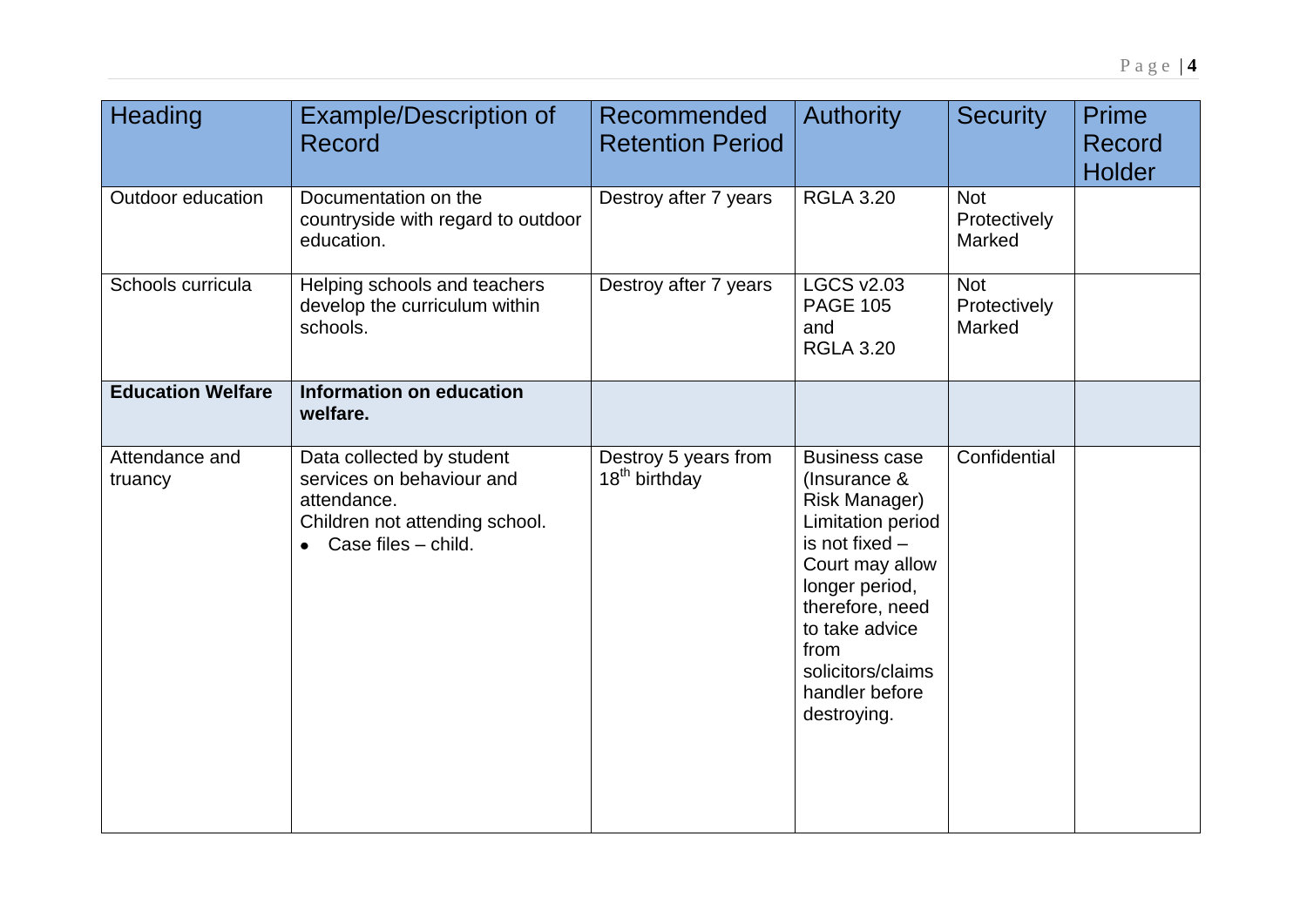| Heading                            | <b>Example/Description of</b><br>Record                                           | Recommended<br><b>Retention Period</b> | <b>Authority</b>                                                                                                                      | <b>Security</b>                      | <b>Prime</b><br>Record<br><b>Holder</b> |
|------------------------------------|-----------------------------------------------------------------------------------|----------------------------------------|---------------------------------------------------------------------------------------------------------------------------------------|--------------------------------------|-----------------------------------------|
| <b>Student welfare</b><br>service  | Documentation regarding student<br>services and the support they<br>provide.      | Destroy after 23 years                 | <b>Business case</b><br>(Insurance &<br><b>Risk Manager)</b><br>Retain on the<br>child's<br>education<br>welfare file for<br>23 years | <b>Not</b><br>Protectively<br>Marked |                                         |
| <b>Employment Skills</b>           | Information on providing job<br>skills.                                           |                                        |                                                                                                                                       |                                      |                                         |
| Careers advice                     | The provision of careers advice.                                                  | Destroy after 6 years                  | <b>CWAC</b> retention<br>based on good<br>practice                                                                                    | <b>Not</b><br>Protectively<br>Marked |                                         |
| <b>Life Long Learning</b>          | Learning for all ages.                                                            |                                        |                                                                                                                                       |                                      |                                         |
| Adult and<br>community services    | Learning for all ages including<br>non-school, college or university<br>settings. | Destroy $-7$ years<br>from closure     | RGLA $3.\overline{23}$                                                                                                                | <b>Not</b><br>Protectively<br>Marked |                                         |
| <b>Basic skills</b><br>development | Process to develop a basic level<br>of skills and competencies.                   | Destroy - 7 years<br>from closure      | <b>RGLA 3.23</b>                                                                                                                      | <b>Not</b><br>Protectively<br>Marked |                                         |
| <b>Basic skills</b><br>development | Information on the different<br>courses available.<br>• Course directory.         | Destroy $-7$ years<br>from closure     | <b>RGLA 3.23</b>                                                                                                                      | <b>Not</b><br>Protectively<br>Marked |                                         |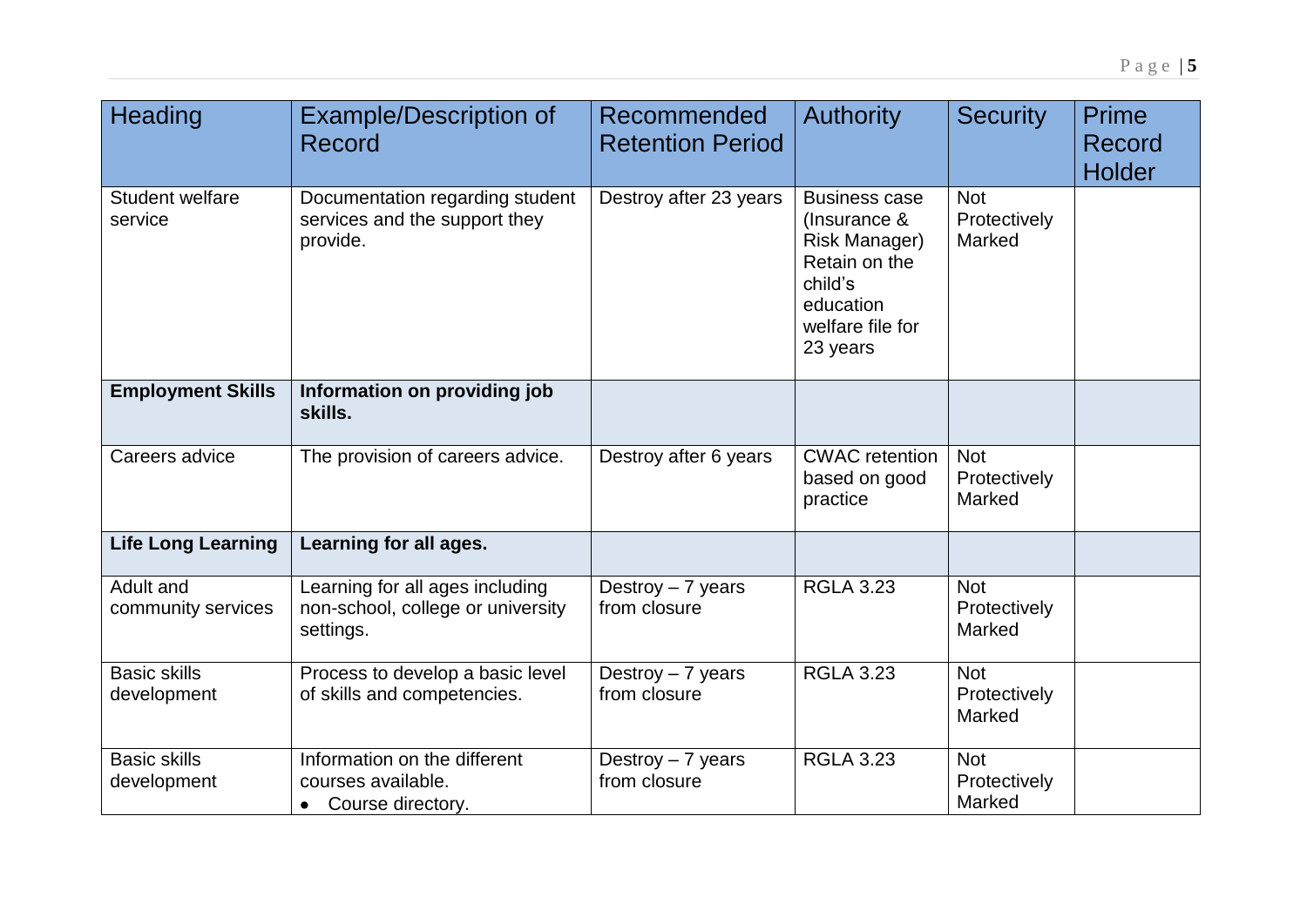| Heading                                | <b>Example/Description of</b><br>Record                                                                                                                            | Recommended<br><b>Retention Period</b>                                                      | <b>Authority</b>                                   | <b>Security</b>                      | Prime<br>Record<br><b>Holder</b> |
|----------------------------------------|--------------------------------------------------------------------------------------------------------------------------------------------------------------------|---------------------------------------------------------------------------------------------|----------------------------------------------------|--------------------------------------|----------------------------------|
| <b>Management of</b><br><b>Schools</b> | <b>General information and data</b><br>held about individual schools.<br>Case files are typically<br>organised by school.                                          |                                                                                             |                                                    |                                      |                                  |
| Admissions                             | The process of admitting students<br>to schools – if the admission is<br>successful.<br>(If the admission in unsuccessful,<br>see admission appeals above.)        | Destroy after 2 years                                                                       | <b>RMS Schools</b><br>version 3.1                  | Protect                              |                                  |
| <b>Emergency contacts</b>              | Details of emergency contacts.<br><b>School files</b><br>$\bullet$                                                                                                 | Review after 1 year                                                                         | <b>CWAC</b> retention<br>based on good<br>practice | Protect                              |                                  |
| General information                    | General information involved<br>regarding the school's holidays,<br>etc.<br><b>School files</b><br>$\bullet$                                                       | Destroy after 6 years                                                                       | <b>CWAC</b> retention<br>based on good<br>practice | <b>Not</b><br>Protectively<br>Marked |                                  |
| Governing bodies                       | A school is governed by a body<br>like the board of a limited<br>company - information, services<br>and assistance for school<br>governors.<br><b>School files</b> | Permanent - offer to<br><b>County Archivist after</b><br>administrative use is<br>concluded | <b>CWAC</b> retention<br>based on good<br>practice | <b>Not</b><br>Protectively<br>Marked |                                  |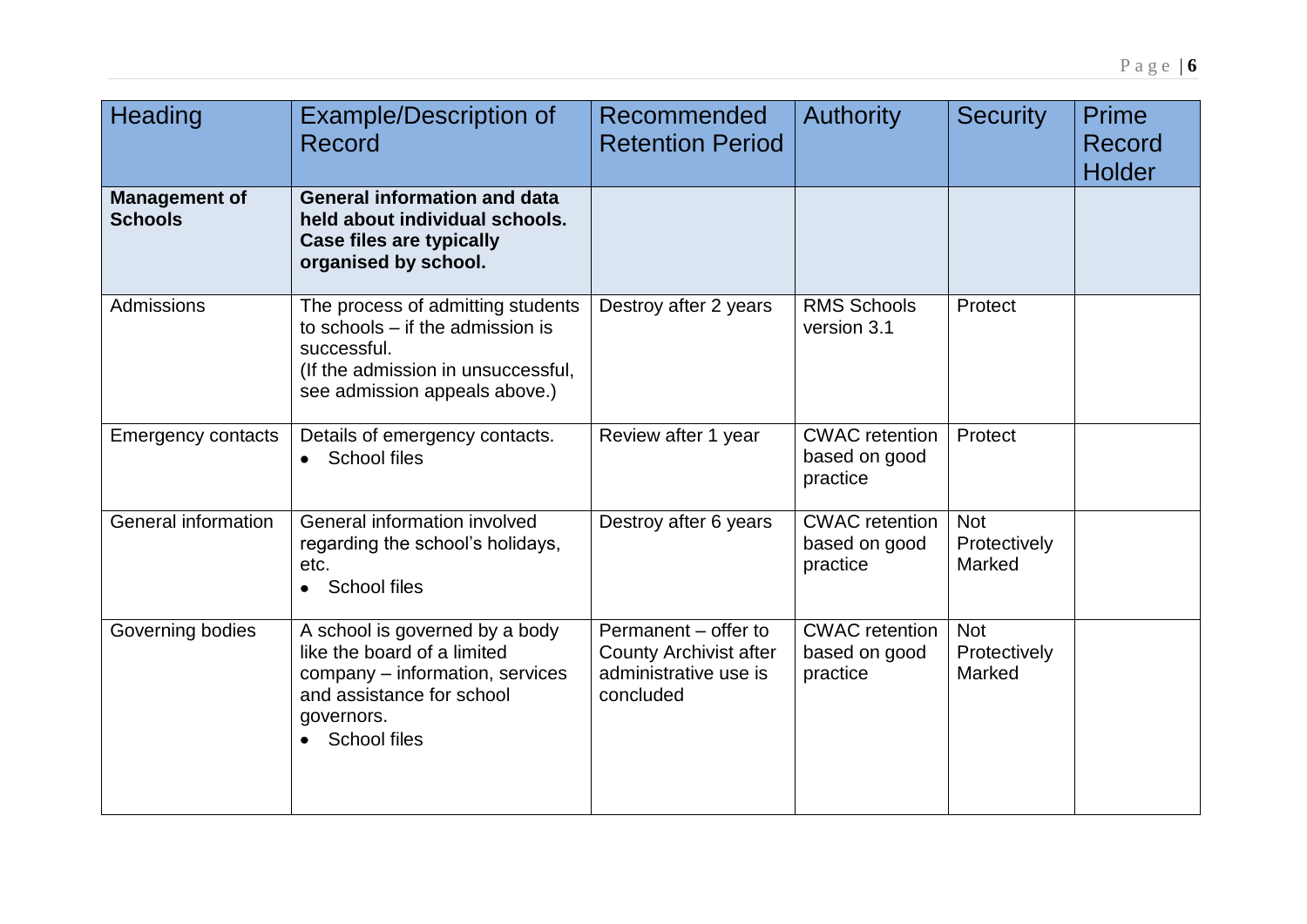| <b>Heading</b>              | <b>Example/Description of</b><br>Record                                                                                                                                                                                                           | Recommended<br><b>Retention Period</b>                                                   | <b>Authority</b>                                   | <b>Security</b>                      | Prime<br>Record<br><b>Holder</b> |
|-----------------------------|---------------------------------------------------------------------------------------------------------------------------------------------------------------------------------------------------------------------------------------------------|------------------------------------------------------------------------------------------|----------------------------------------------------|--------------------------------------|----------------------------------|
| Governing bodies            | Minutes of the school governors.<br><b>Governor minutes</b>                                                                                                                                                                                       | Permanent – offer to<br><b>County Archivist after</b><br>administrative use<br>concluded | <b>CWAC</b> retention<br>based on good<br>practice | <b>Not</b><br>Protectively<br>Marked |                                  |
| Governor contacts           | Contact details of school<br>governors.<br>School files<br>$\bullet$                                                                                                                                                                              | Permanent - offer to<br><b>County Archivist after</b><br>administrative use<br>concluded | <b>CWAC</b> retention<br>based on good<br>practice | Protect                              |                                  |
| Health and nursing          | School nursing and health<br>promotion.<br><b>School files</b><br>$\bullet$                                                                                                                                                                       | Destroy $-3$ years<br>after the event                                                    | <b>CWAC</b> retention<br>based on good<br>practice | <b>Not</b><br>Protectively<br>Marked |                                  |
| Inspections<br>(structural) | Details on inspections carried out<br>within a school, specifically about<br>dangerous structures.<br>• School files                                                                                                                              | Retain for life of<br>building                                                           | <b>CWAC</b> retention<br>based on good<br>practice | <b>Not</b><br>Protectively<br>Marked |                                  |
| Performance                 | Documentation relating to the<br>results an individual school has<br>achieved, classified by school<br>Key Stage 2 SATs results for<br>primary schools, and GCSE/A<br>level results for secondary<br>schools.<br><b>School files</b><br>$\bullet$ | Review every 7 years<br>- and then offer to<br><b>County Archivist</b>                   | <b>LGCS v2.03</b><br><b>PAGE 106</b>               | <b>Not</b><br>Protectively<br>Marked |                                  |